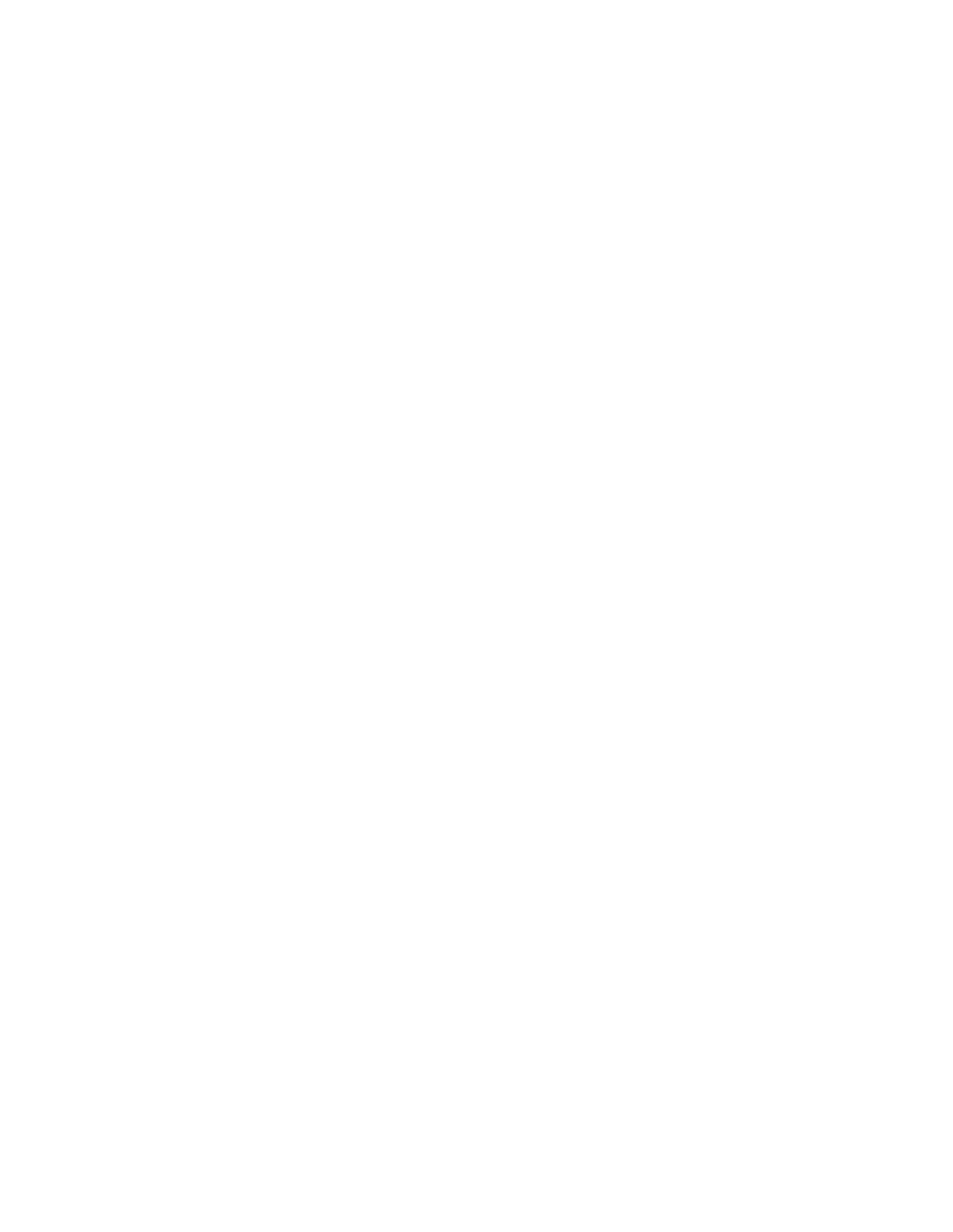### **Ellen Ruth Harrison**

## **Lost Time**

*for Soprano and two Mezzo-sopranos*

**Is It Not It Is** Here I Am

### **Texts from Track by Norman Finkelstein**

The poet Norman Finkelstein once told me that he is a Romantic modernist. I believe this holds true for me as well, which may explain why I find his poetry so inspiring. When I read his work, I feel transported onto another plane or into another world. And in this other world I find the inspiration for my music. The rhythm of his poems, their haunting imagery, and their sense of mystery and magic spark my imagination; musical ideas flow forth from me in response.

Lost Time sets four segments from Finkelstein's poem *Track*, a spellbinding work of great depth, wisdom, and imagination that explores the darkness surrounding us. I am fascinated by its evocative images and musical sensibility, and have tried to reflect the magical, mysterious, and melancholy quality of his poem in my work.

Lost Time was commissioned by Cincinnati Soundbox in 2019 for a concert featuring three extraordinary singers: Jackie Stevens, Lauren McAllister, and Ellen Graham. My heartfelt thanks go to Norman Finkelstein for giving me permission to set these texts and to Cincinnati Soundbox for asking me to write this work.

> Duration: circa 9 minutes ellenruthharrison.com ellen.harrison@uc.edu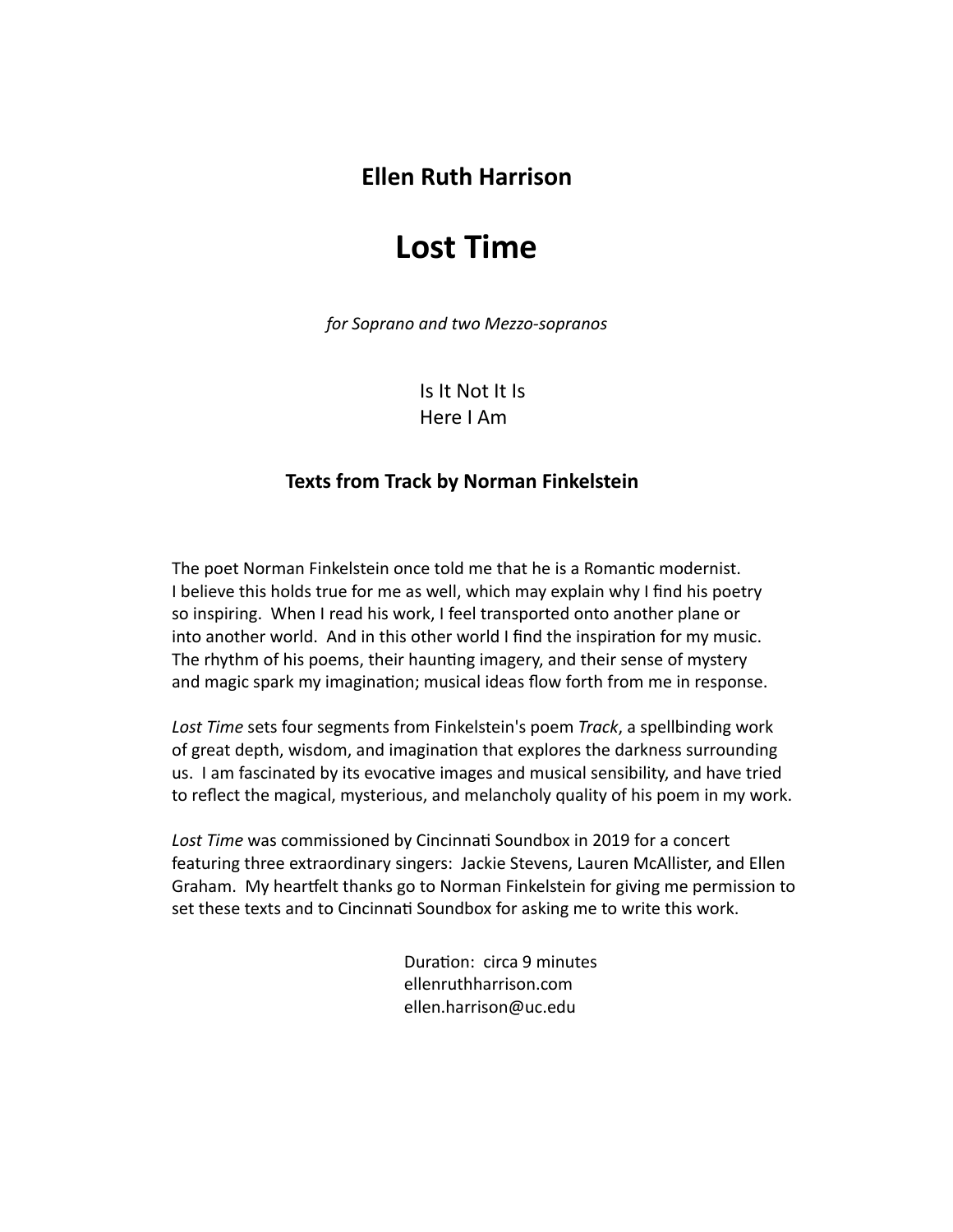#### **LOST TIME**

#### **1. Is It Not It Is 2. Here I Am**

Among the paper trees Here I am

Shimmers in a light that is a sort of music **Sout 1**'ve been there before

or away from home.

#### #

Older than the world and apart from it. So all the set of the lost time and apart from it.

Younger than the next moment buthat other world the next moment.

Fold after fold **accumulation** in limbo fold after fold.

Fold after fold one comes to her fold. 

Fold after fold one comes to rest.

-- Norman Finkelstein

a figure glides and stops and stops and stops a said the ghost in the collage I've been here before

and I wasn't there Turns toward **Example 20** and the ghost of the collage.

#### #

Come May IS IT NOT IT IS **Solution** lost daughter lost sister

never having left

Remains here one comes to her source the comes to her source the comes to her hair.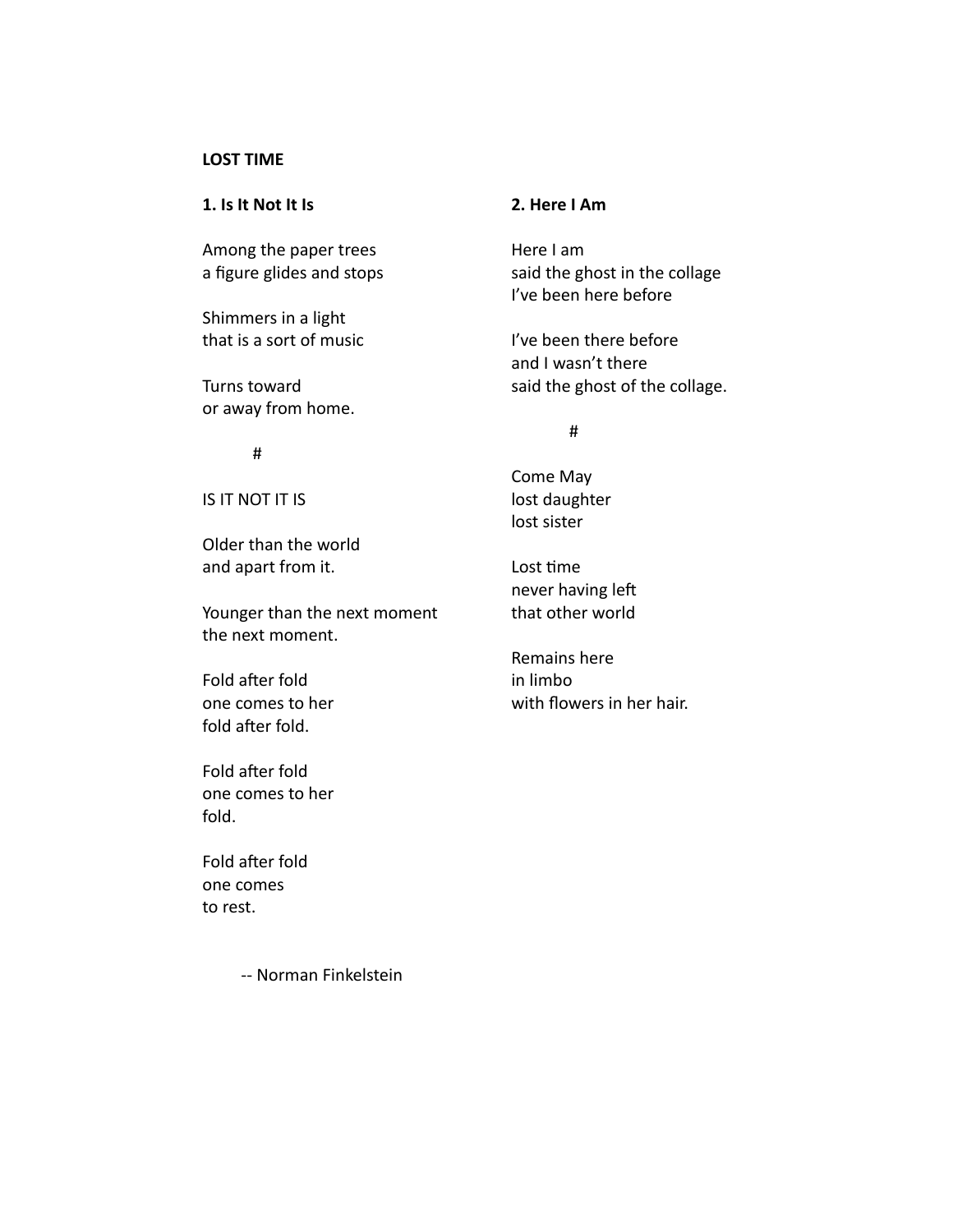## **Lost Time Is It Not It Is**

ſ⊧ ¢ ° ¢ ° ¢ Soprano Mezzo Mezzo q **= 80, quietly sad and mysterious** A -mong the pa-per trees œ  $\boldsymbol{p}$ mp a fi-gure glides and p stops *5* shim-mers in a light that is a sort of music mf turns toward mp or  $a - way$ Old p er than the world and *11* Old p old - er than the from home p 4  $\frac{4}{4}$ 4  $\frac{4}{4}$ 4  $\frac{4}{4}$ <u>3្</u>  $\frac{3}{4}$ 4  $\frac{4}{4}$ <u>2</u>  $\frac{2}{4}$ 4  $\frac{4}{4}$ <u>3្</u>  $\frac{3}{4}$ 4  $\frac{4}{4}$ <u>2</u>  $\frac{2}{4}$ 4  $\frac{4}{4}$ <u>3</u> 3<br>4 4  $\frac{4}{4}$ <u>2</u>  $\frac{2}{4}$ 4  $\frac{4}{4}$  $\begin{array}{|c|c|c|c|c|}\n\hline\n64 & - & - & - & - & - & - \hline\n\end{array}$ Norman Finkelstein Ellen Ruth Harrison (2019)  $\frac{1}{2}$   $\frac{1}{2}$   $\frac{1}{2}$   $\frac{1}{2}$   $\frac{1}{2}$   $\frac{1}{2}$   $\frac{1}{2}$   $\frac{1}{2}$   $\frac{1}{2}$   $\frac{1}{2}$   $\frac{1}{2}$   $\frac{1}{2}$   $\frac{1}{2}$   $\frac{1}{2}$   $\frac{1}{2}$   $\frac{1}{2}$   $\frac{1}{2}$   $\frac{1}{2}$   $\frac{1}{2}$   $\frac{1}{2}$   $\frac{1}{2}$   $\frac{1}{2}$   $\Phi$ & ∑ ∑ ∑ ∑ ∑ ∑ & ∑ ∑ ∑ ∑ ∑ ∑ & ∑ & ∑ ∑ ∑ & ∑ ∑ ∑ & ∑ ∑ —<br>م  $\overline{b}$  $\frac{1}{e}$  be  $\frac{1}{e}$  $\bullet$   $\bullet$   $\circ$   $\circ$   $\circ$  $\overline{\phantom{a}}$  $\overline{d}$  $\frac{1}{\gamma}$  $\overline{B}$  $\frac{1}{\sqrt{1-\frac{1}{c}}}$ œ œ™ œ œ œ ˙ .<br>م  $\mathbf{b}$  $\overline{)}$  $\frac{m_1}{2}$  be  $\frac{4}{4}$  e  $\frac{96}{4}$   $\frac{m_2}{4}$  =  $\frac{m_3}{4}$  $\frac{1}{\sigma}$ . œ  $e_{bc}$ œ  $\bigcirc$  e e  $\overline{P}$ œ  $\overline{P}$  $b$ e e  $\mathcal{G}$   $\longrightarrow$  $\sqrt{\epsilon}$  $\begin{array}{c|c} \hline \bullet & \bullet \end{array}$  $\overline{B}$  $\overline{\phantom{a}}$ j œ  $\overline{B}$  $\frac{1}{\sqrt{1-\frac{1}{\sqrt{1-\frac{1}{\sqrt{1-\frac{1}{\sqrt{1-\frac{1}{\sqrt{1-\frac{1}{\sqrt{1-\frac{1}{\sqrt{1-\frac{1}{\sqrt{1-\frac{1}{\sqrt{1-\frac{1}{\sqrt{1-\frac{1}{\sqrt{1-\frac{1}{\sqrt{1-\frac{1}{\sqrt{1-\frac{1}{\sqrt{1-\frac{1}{\sqrt{1-\frac{1}{\sqrt{1-\frac{1}{\sqrt{1-\frac{1}{\sqrt{1-\frac{1}{\sqrt{1-\frac{1}{\sqrt{1-\frac{1}{\sqrt{1-\frac{1}{\sqrt{1-\frac{1}{\sqrt{1-\frac{1}{\sqrt{1-\frac{1$  $\overline{\cdot}$ **be**  $\overline{b}$  $\bullet$  o  $\circ$   $\circ$ 

© 2019 Ellen Ruth Harrison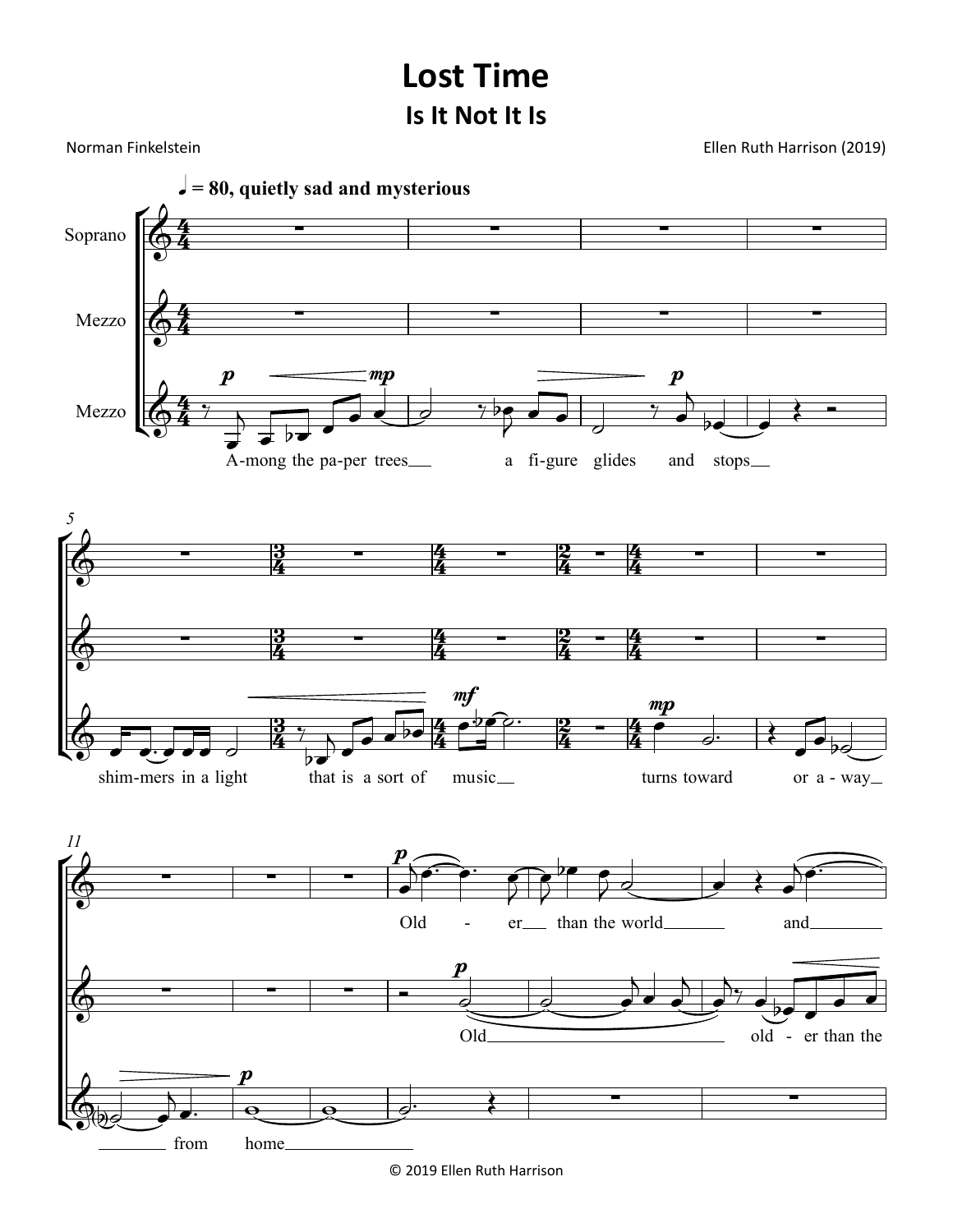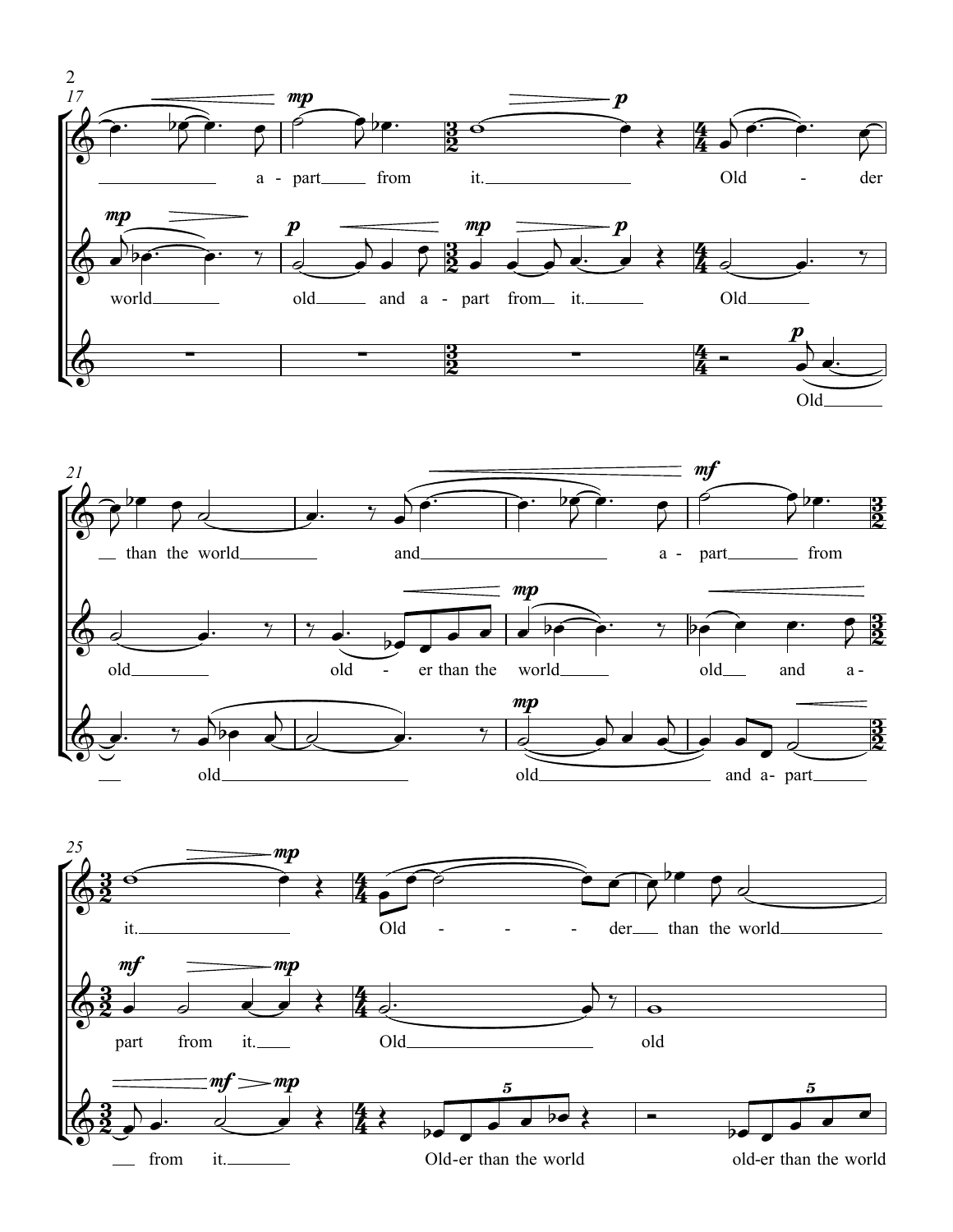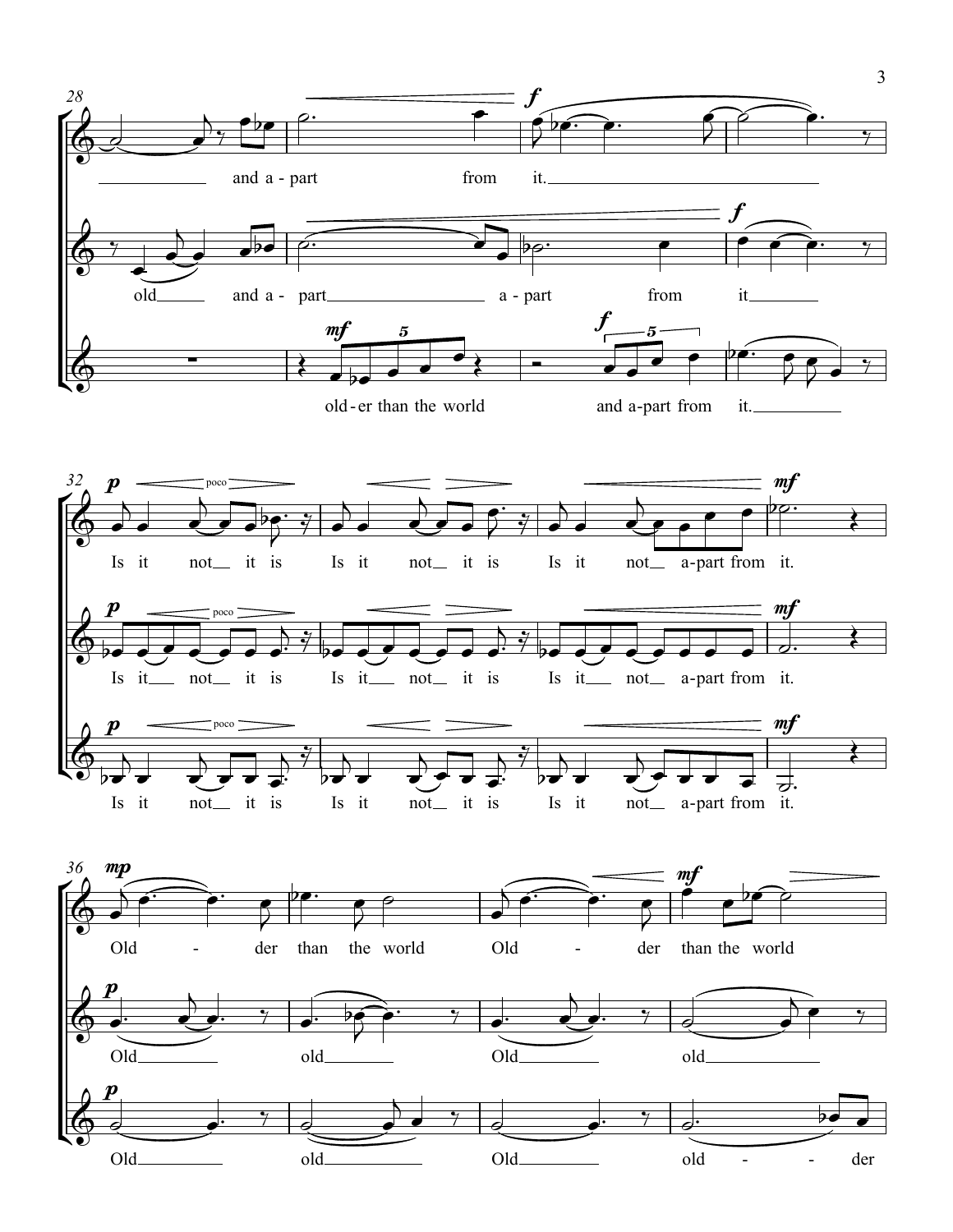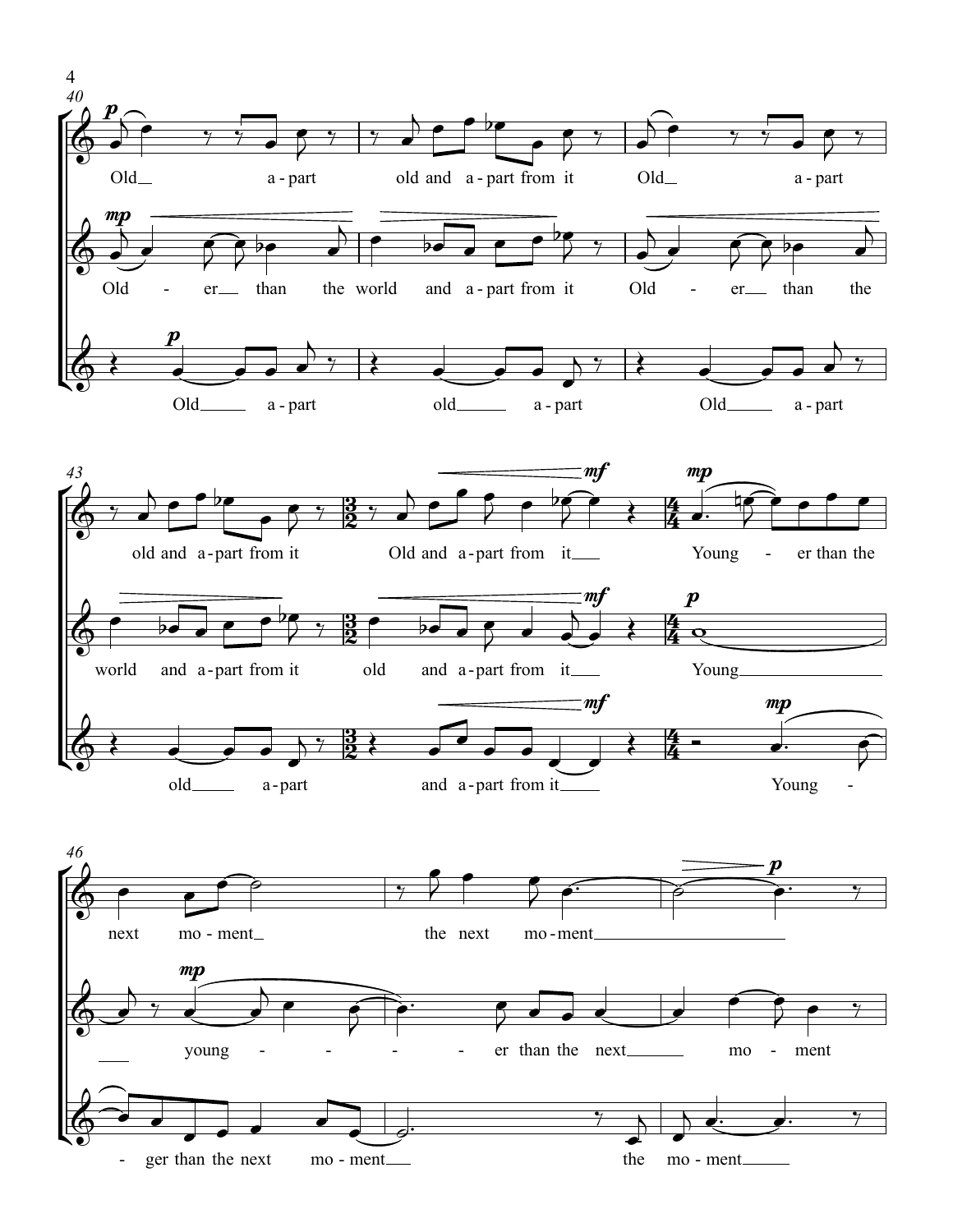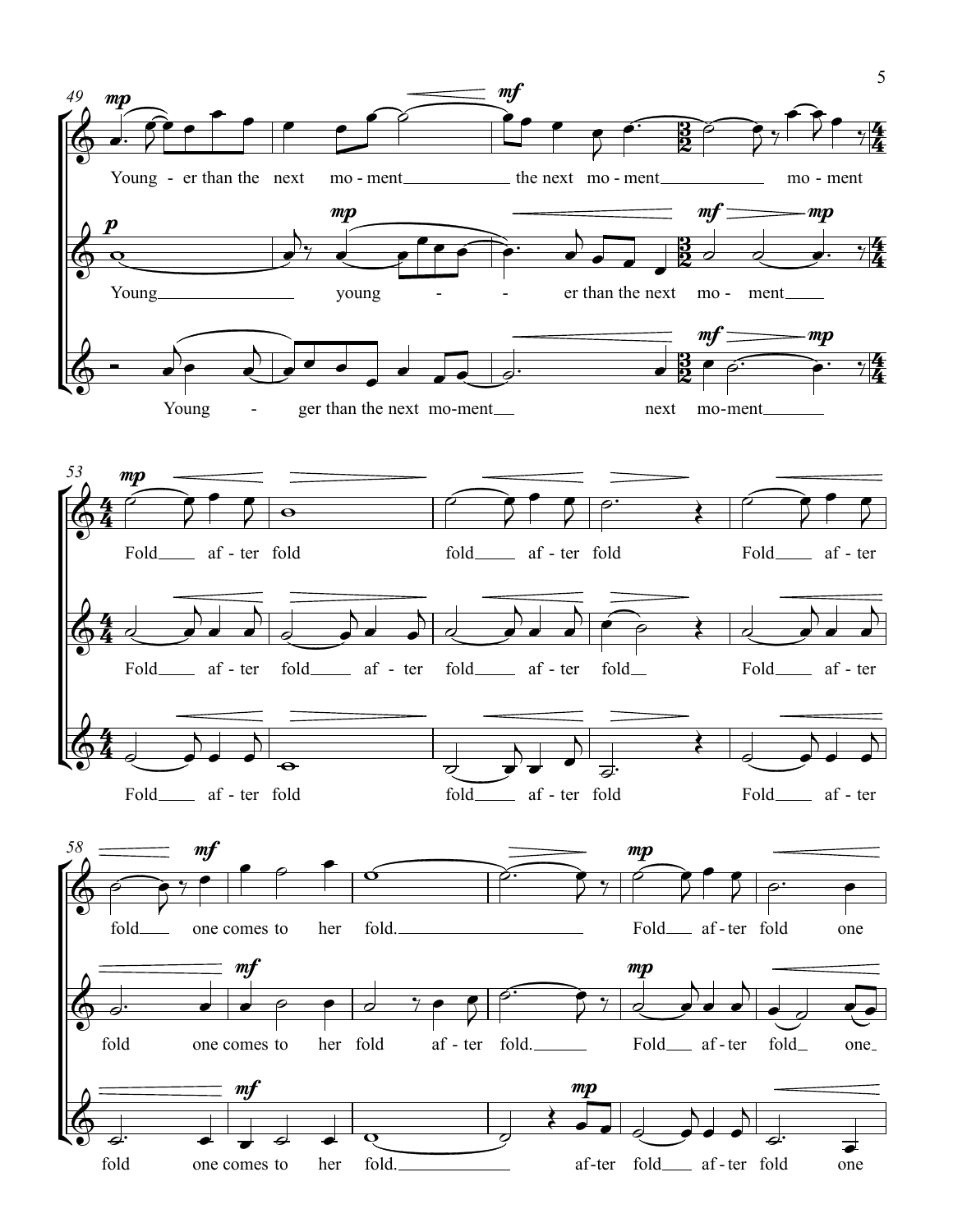



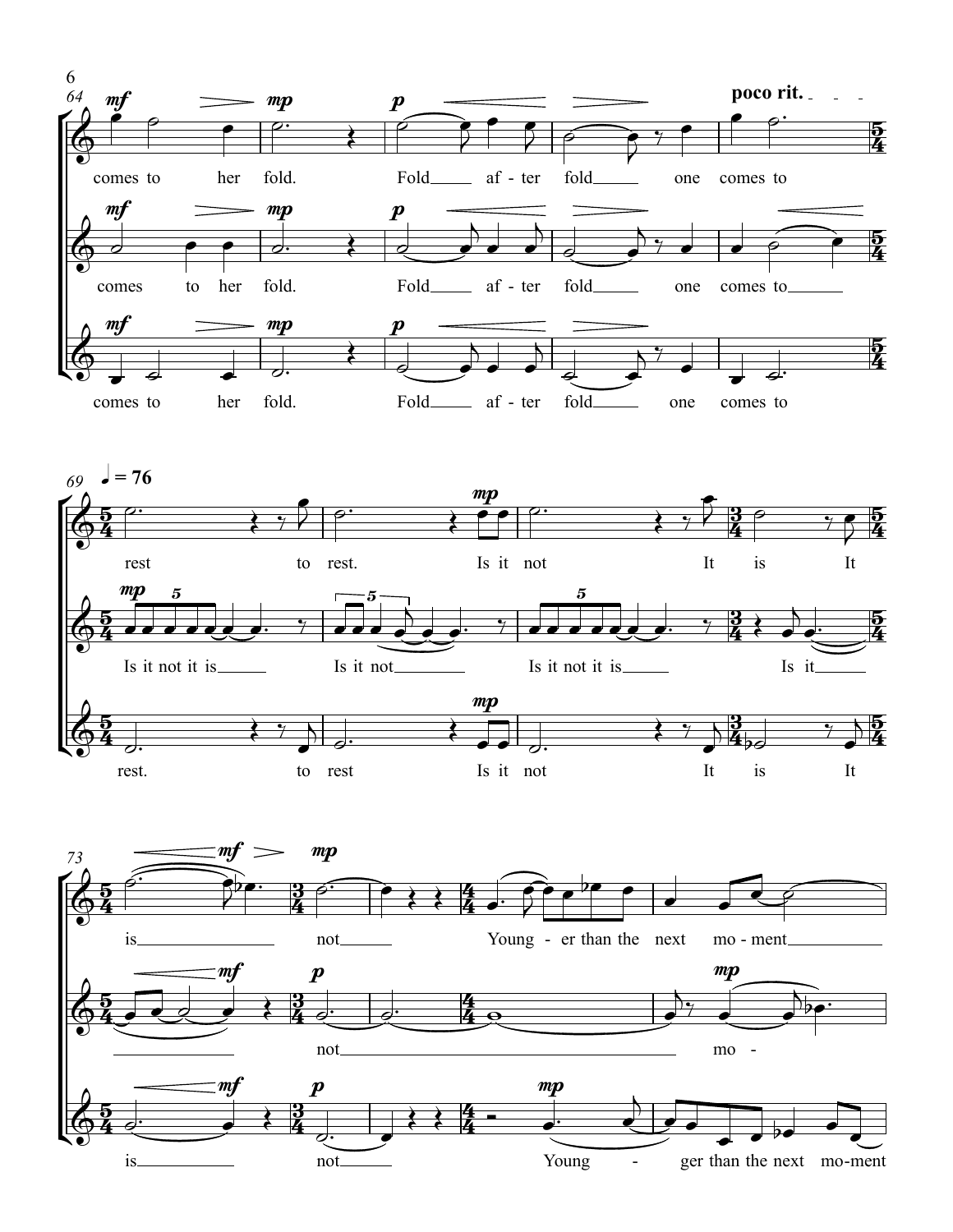

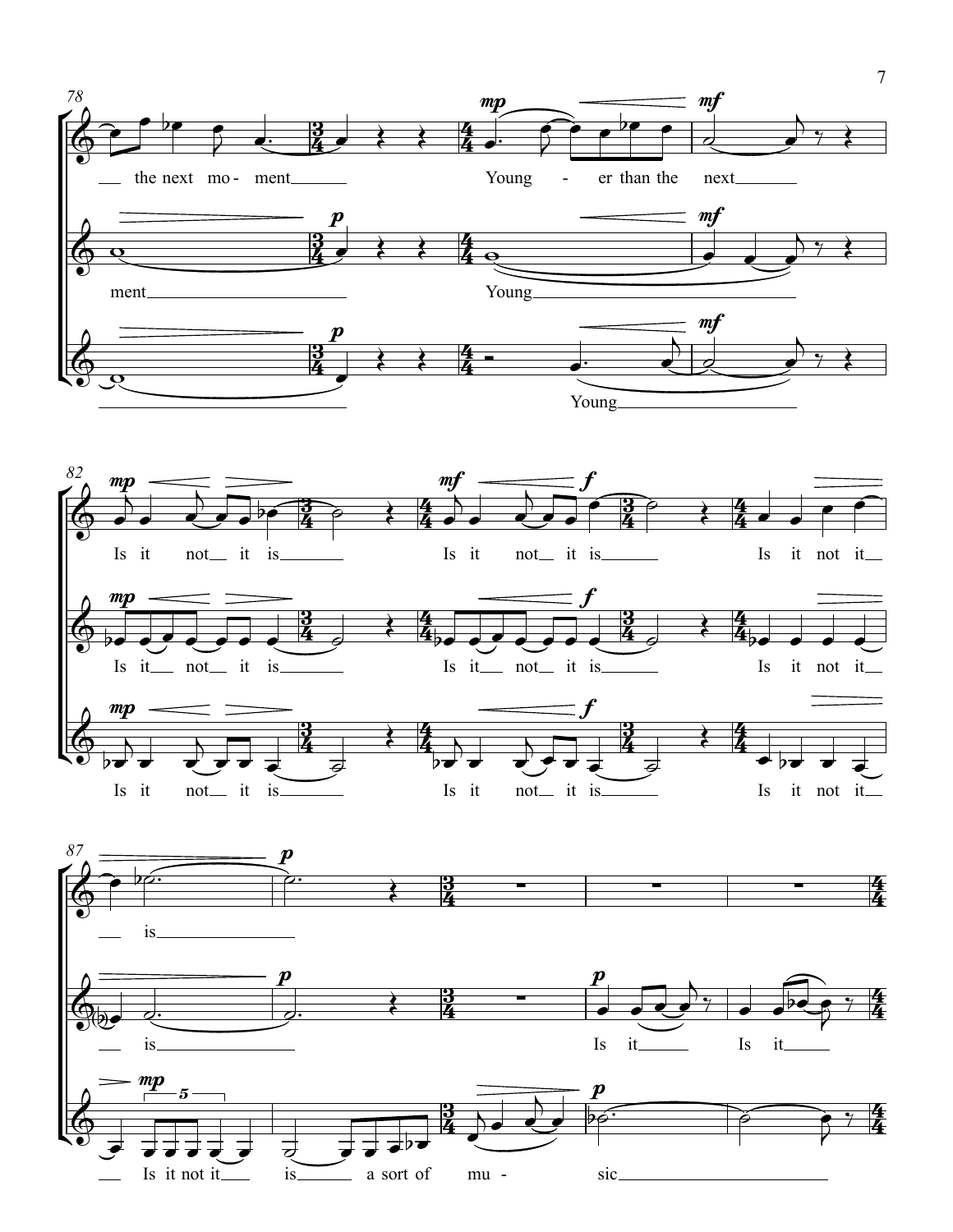

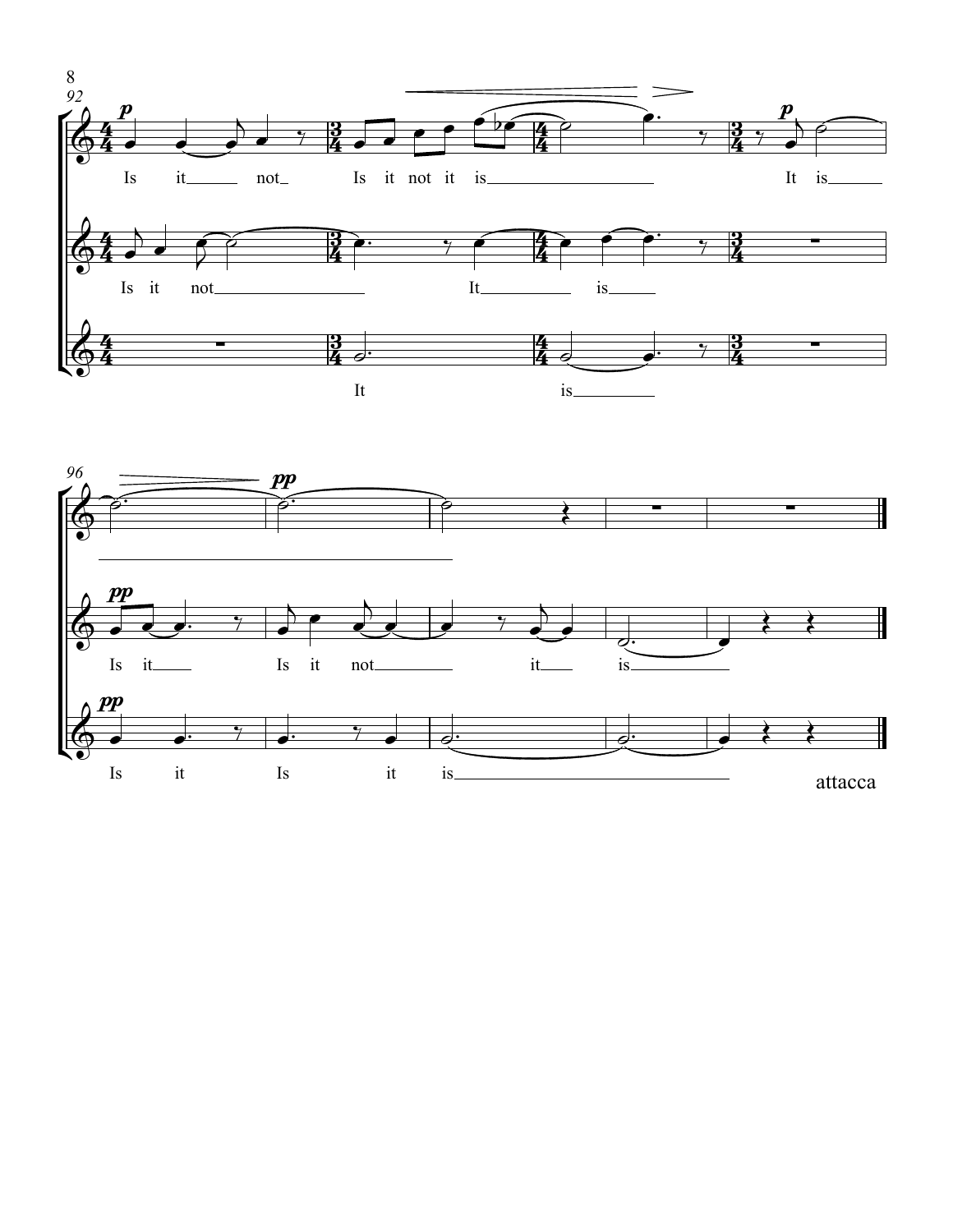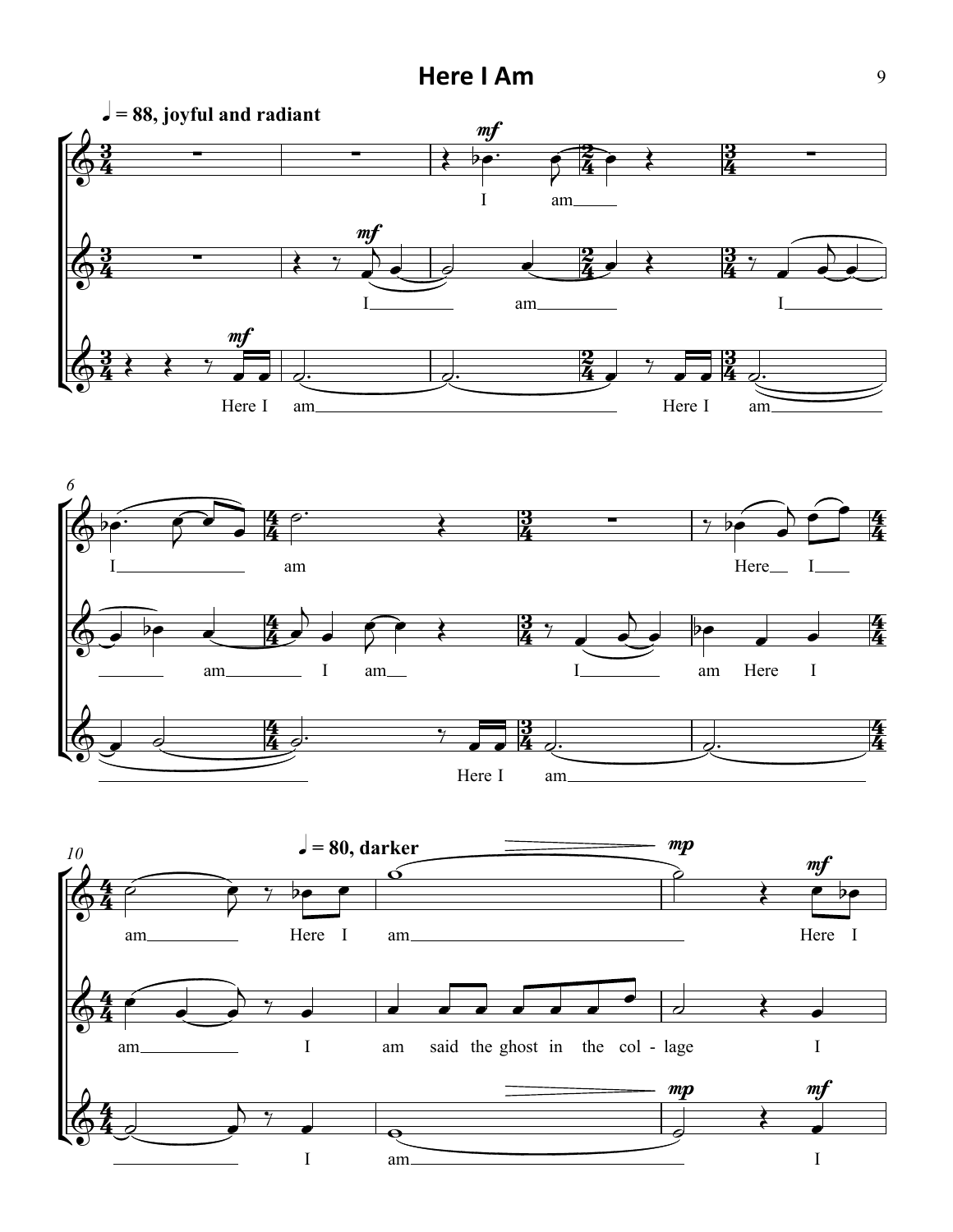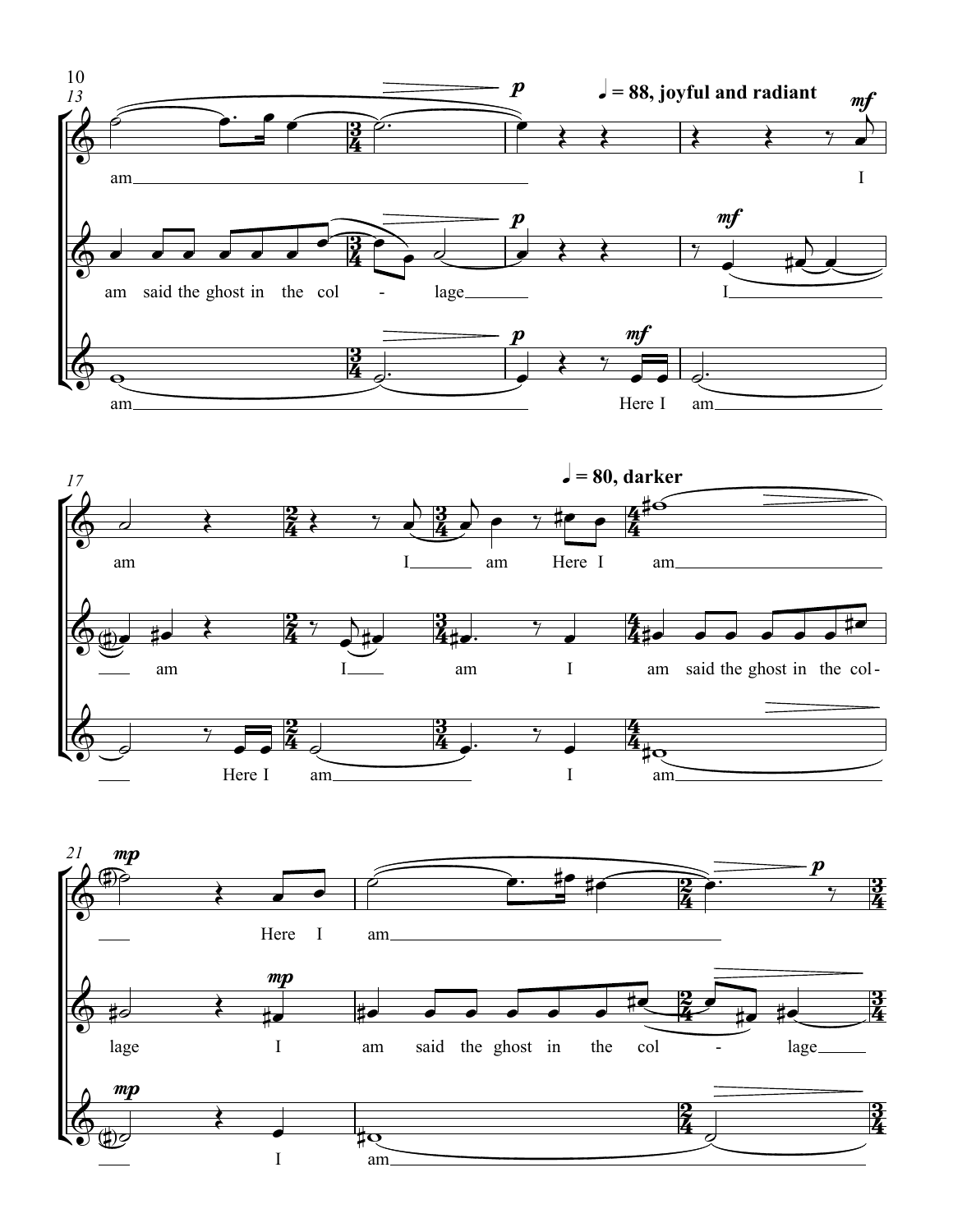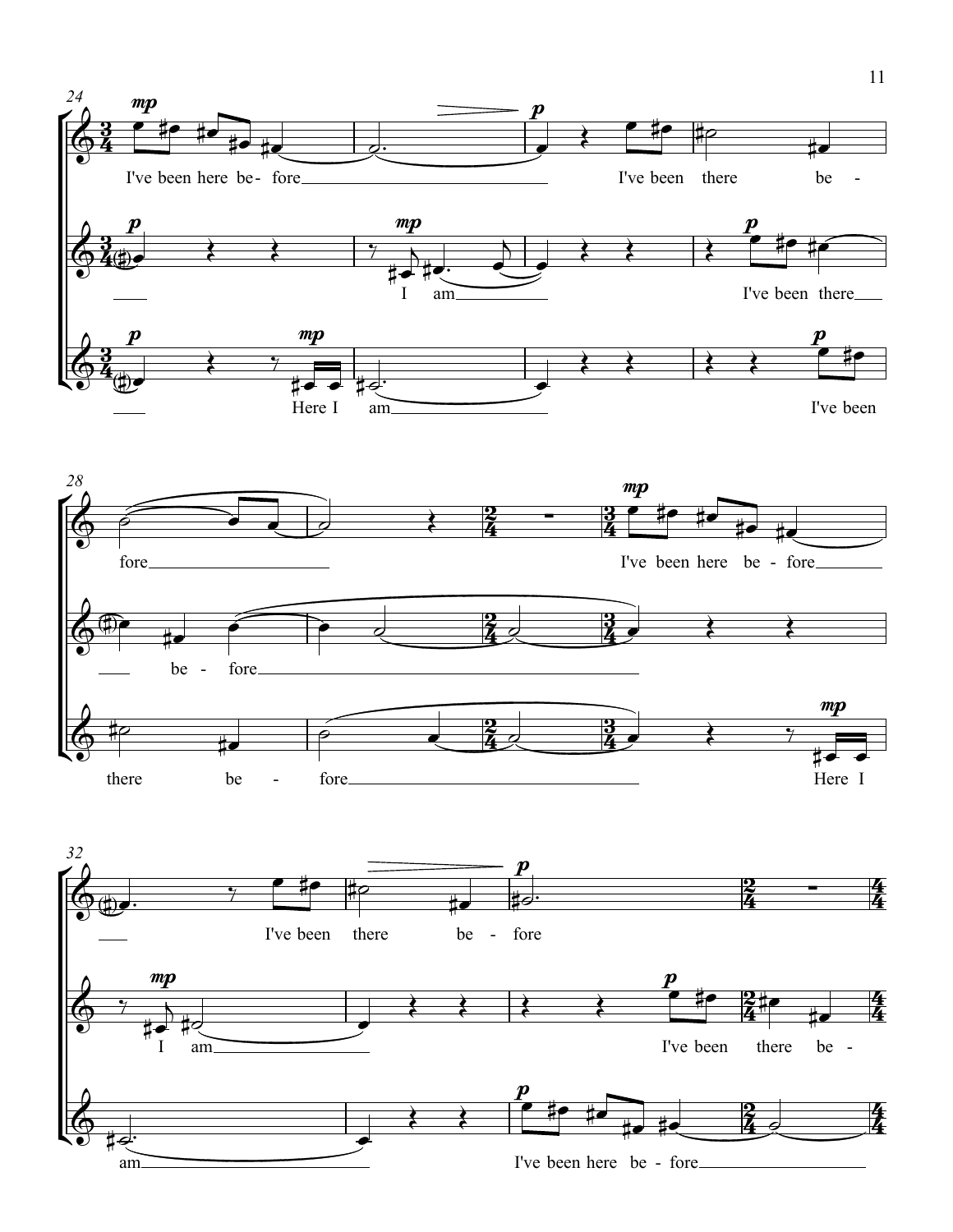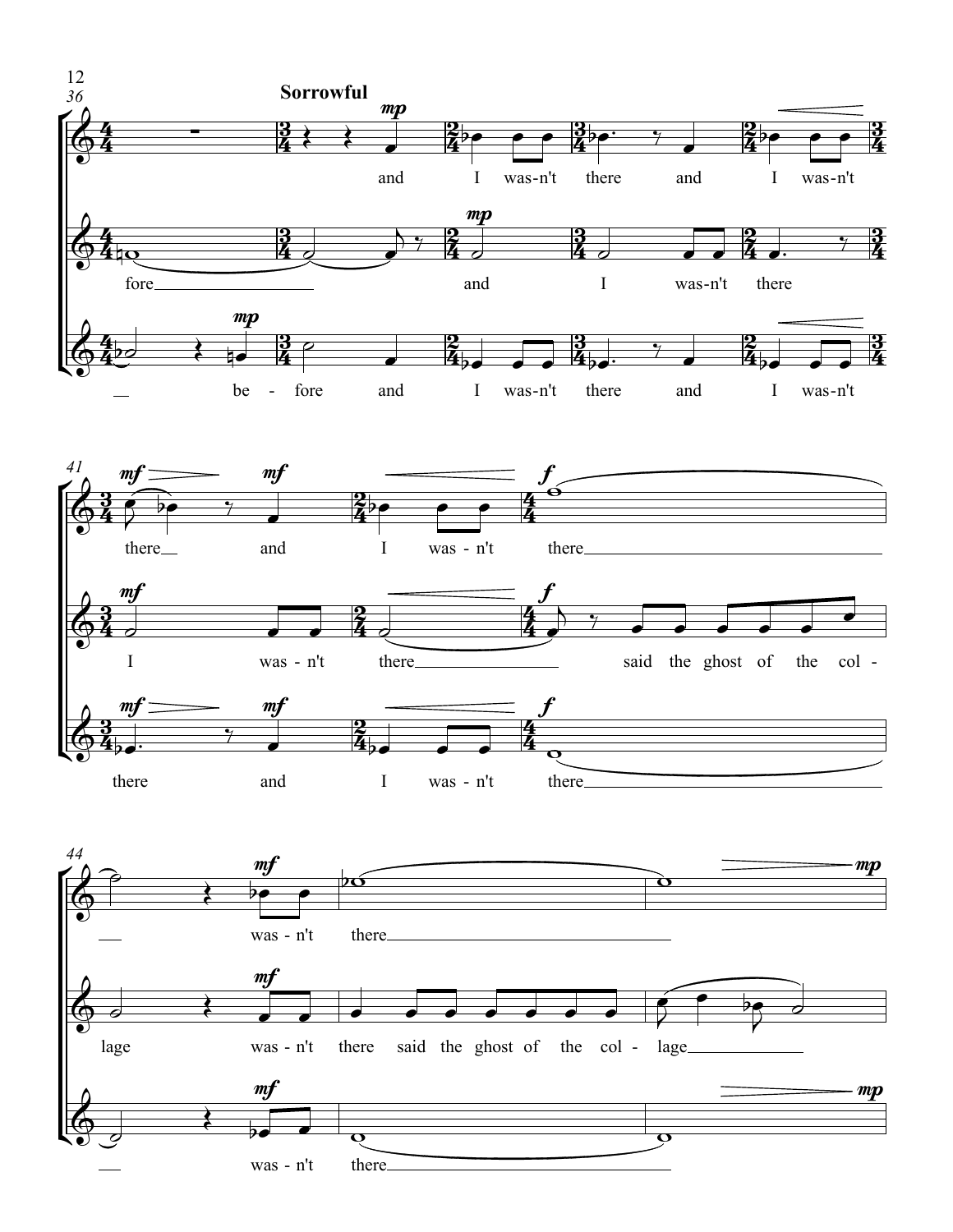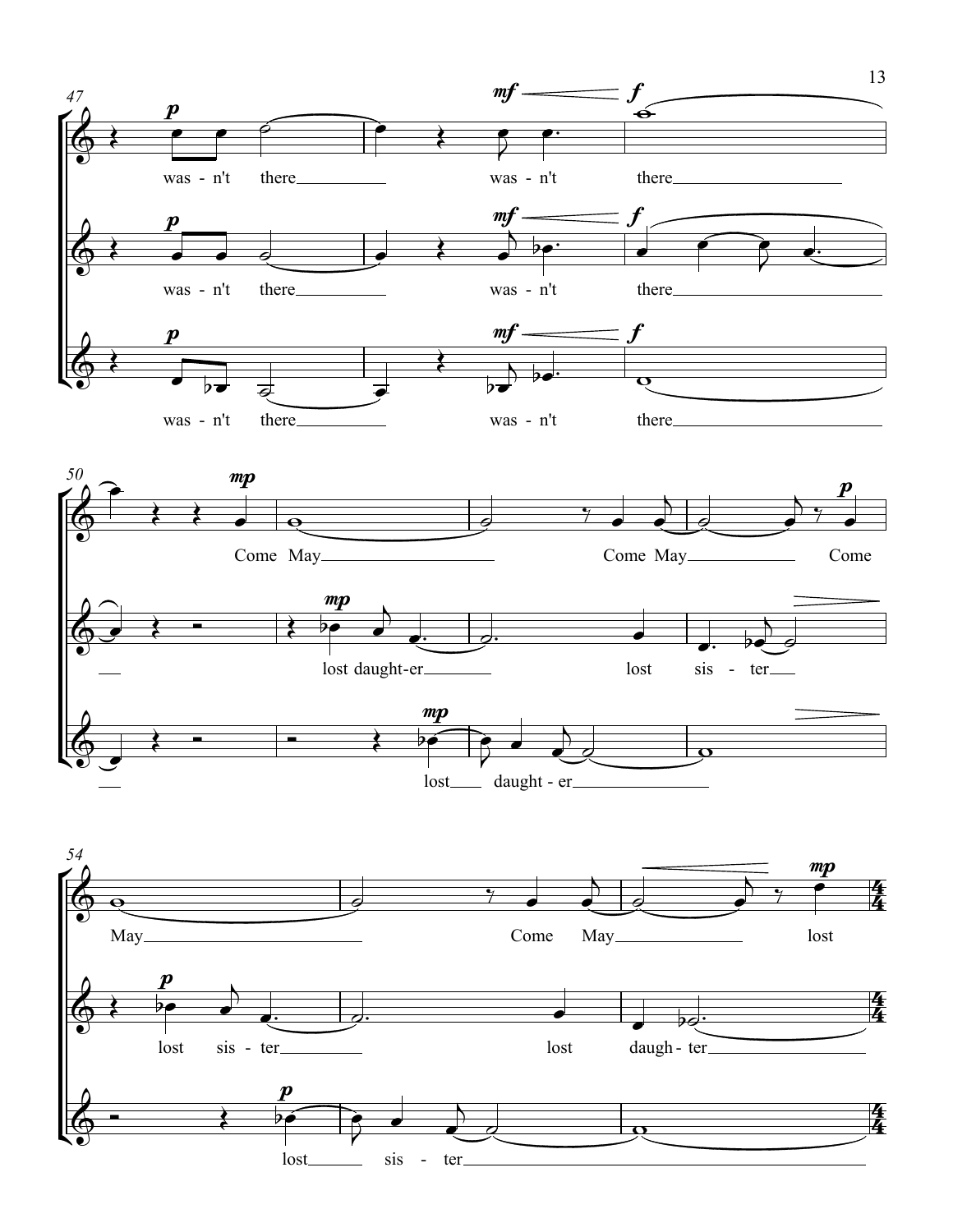